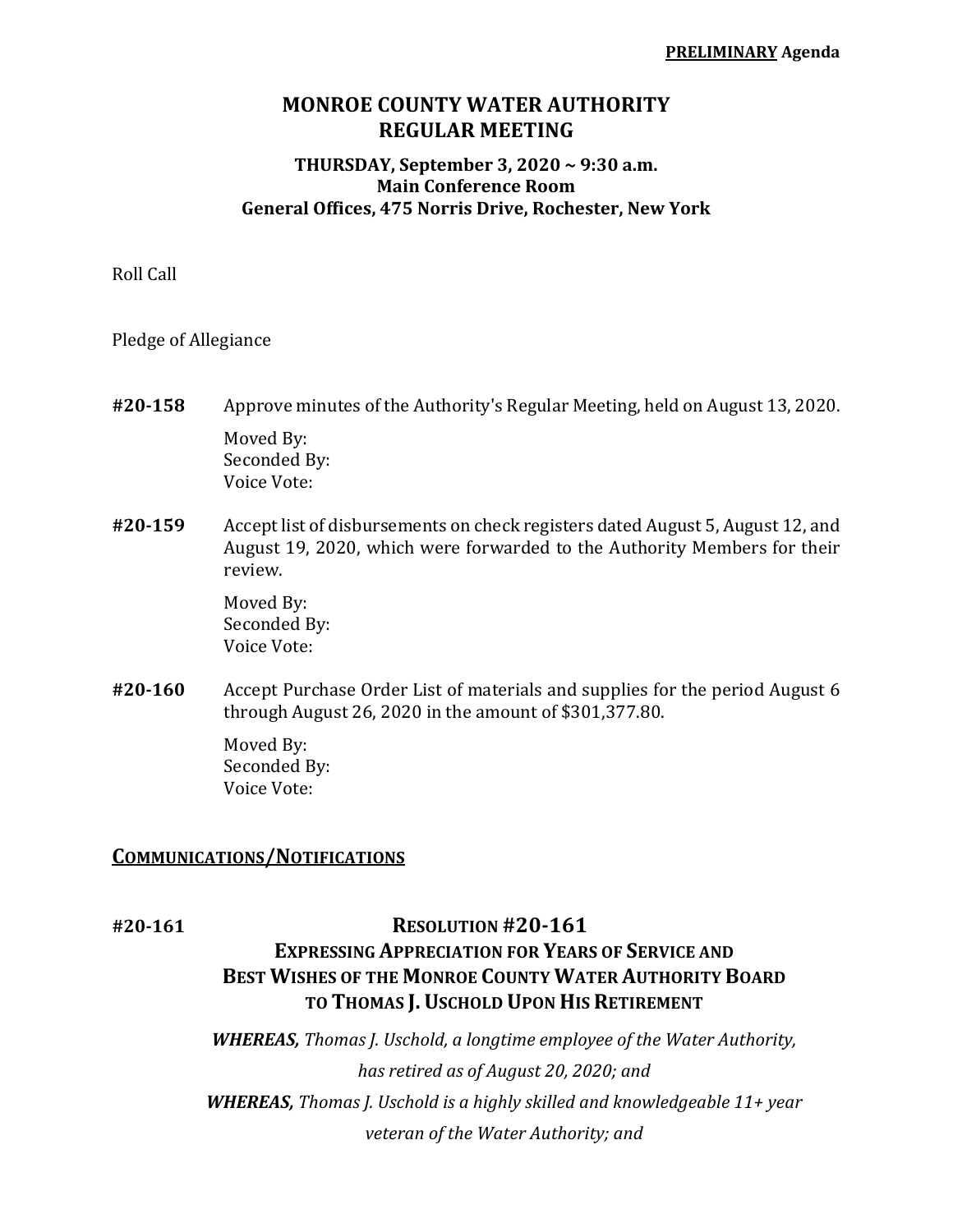*WHEREAS, Thomas J. Uschold will be remembered for his dedicated service by his fellow employees and management of the Water Authority. NOW, THEREFORE, BE IT RESOLVED, MCWA extends its appreciation and best wishes for a happy, fulfilling retirement; and BE IT FURTHER RESOLVED, the Recording Secretary of the Board is hereby requested to forward a copy of this Resolution to Thomas J. Uschold, MCWA Retiree.*

 Moved By: Seconded By: Roll Call Vote:

**#20‐162** Authorize the award of a unit price contract for the purchase of **Ductile Iron Pipe** from low responsive, responsible bidder, **Core & Main, LP** in the bid amount of \$307,371.60. This is a one year, unit price contract with the option to extend for up to four additional one year terms upon mutual consent. The bid amount is based on estimated quantities, and all items will be purchased as needed.

> Moved By: Seconded By: Roll Call Vote:

**#20‐163** Authorize the purchase of four (4) **Weber Plate Tampers** and one (1) Weber Jumping Jack from low responsive, responsible bidder, **Altra Rental & Supply, Inc.** in the bid amount of \$17,915.

> Moved By: Seconded By: Roll Call Vote:

**#20‐164** Authorize the use of Monroe County Contract #0917-19 (4700007552) for **Rental of Traffic Control Devices**, as needed, from vendor-awarded **Comet Flasher, Inc.** through the current term ending August 31, 2021, and for an estimated amount of \$150,000.

> Moved By: Seconded By: Roll Call Vote: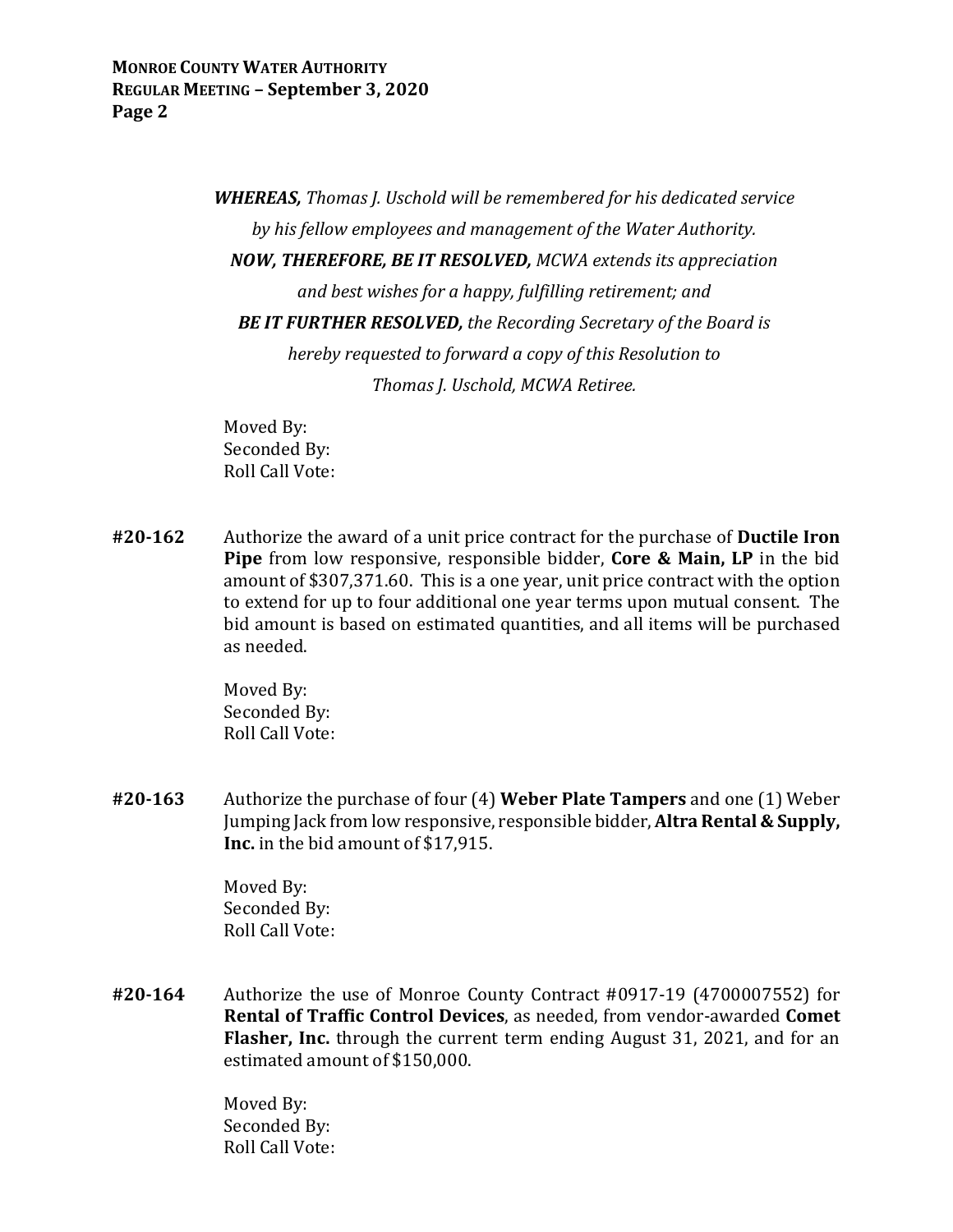**#20‐165** Authorize an **amendment to Resolution #18‐211** to extend the New York State OGS contract period for the purchase of **Ultra‐Low Sulfur Diesel Fuel** from August 27, 2020 to November 27, 2020.

> Moved By: Seconded By: Roll Call Vote:

**#20‐166** Authorize the use of New York State OGS Contract, Group #73600, Award #22802, Contract #PM20800 for the purchase of **Cisco Switches and Interconnect Modules** from **ePlus Technology** in the amount of \$22,125.75.

> Moved By: Seconded By: Roll Call Vote:

**#20‐167** Authorize the award of a unit price contract for the **2020 Cathodic Protection Program** contract to the low responsive, responsible bidder, **Villager Construction, Inc.** in the bid amount of \$474,800.

> Moved By: Seconded By: Roll Call Vote:

**#20‐168** Authorize the award of a unit price contract for the **Shoremont Water Treatment Plant Concrete Repairs – Phase II** project to the low responsive, responsible bidder, **Patterson‐Stevens, Inc.** in the bid amount of \$281,500.

> Moved By: Seconded By: Roll Call Vote:

**#20‐169** WHEREAS, on June 12, 1995, the Monroe County Water Authority (the "Authority") declared itself Lead Agency in accordance with the State Environmental Quality Review Act (SEQR) and its corresponding regulations found at 6 NYCRR 617.6 (b) regarding the Eastside Water Supply Project (the "Project"); and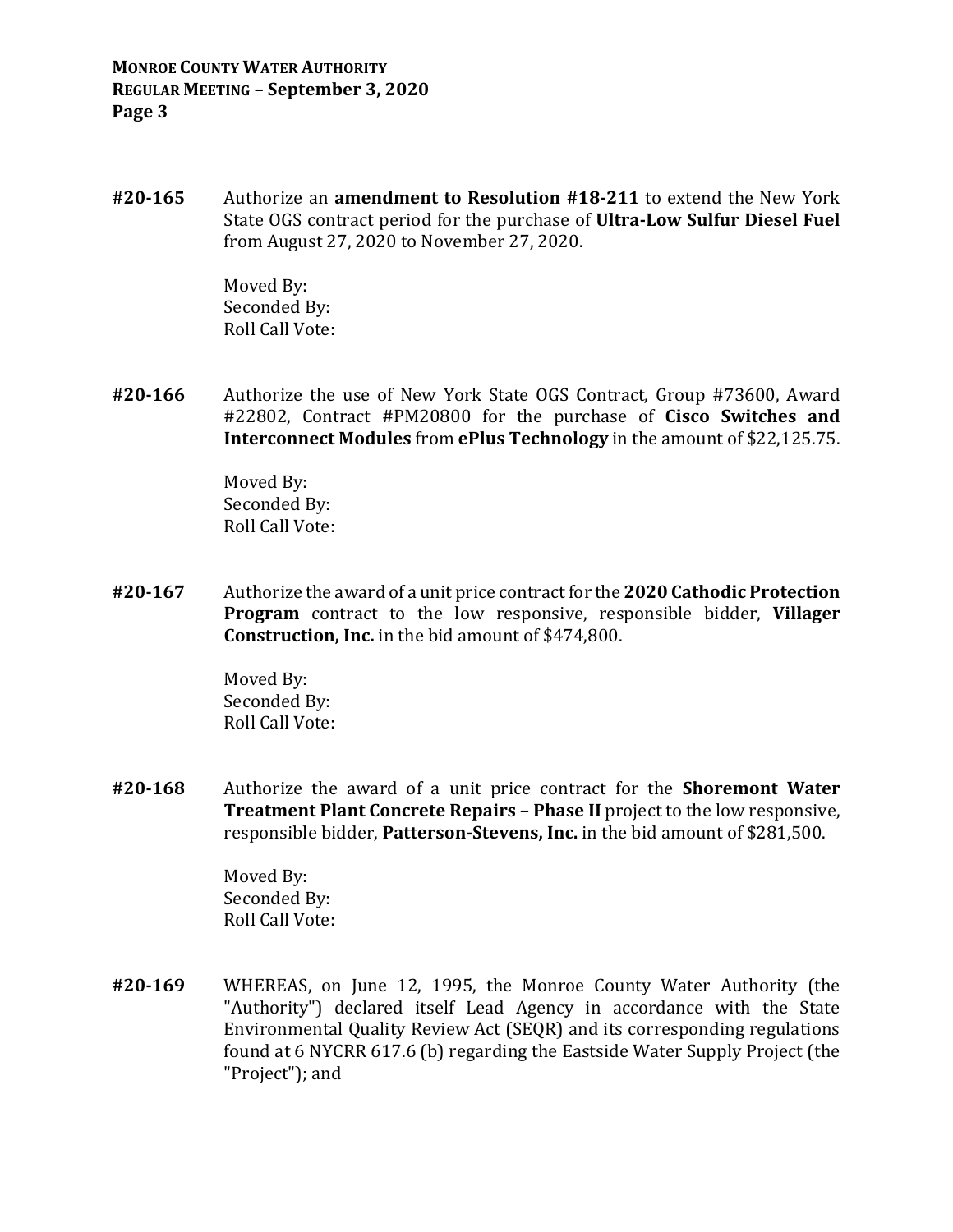WHEREAS, on June 12, 1995, the Authority issued a Positive Declaration in accordance with SEQR and directed that an Environmental Impact Statement be prepared; and

 WHEREAS, on December 11, 1996, the Authority completed its review of the Environmental Impact Statement and issued its Findings Statement in accordance with SEQR and its corresponding regulations found at 6 NYCRR 617; and

 WHEREAS, a change has been made to the Project to add a **PV Solar Array** at 2482 Penfield Road in the Town of Penfield, which is the site of a future finished water storage reservoir that is a component of the Eastside Water Supply Project; and

 WHEREAS, on July 22, 2020, Part 1 of the Environmental Assessment Form was distributed to all Interested and Involved Agencies for review and comment; and

 WHEREAS, the environmental impacts associated with the Project change have been assessed and included in the Full Environmental Assessment Form; and

 WHEREAS, Sol Systems, the Authority's Consultant for the Project, and Authority staff have compared all impacts which may be reasonably expected to result from this proposed action against the criteria set forth in 6 NYCRR 617.7.

 NOW, THEREFORE, BE IT RESOLVED by the Members of the Monroe County Water Authority Board:

 Section I: Based upon our previous determination of significance, the review of the environmental impacts associated with the change to the Project, and Authority staff comments related thereto, if any, in accordance with 6 NYCRR 617.7, the Authority determines that the identified environmental impacts of the Project will not be significant.

 Section II: This Board determines that the proposed action will not have a significant impact on the environment and, therefore, an environmental impact statement will not be prepared. This determination constitutes a Negative Declaration for purposes of SEQR.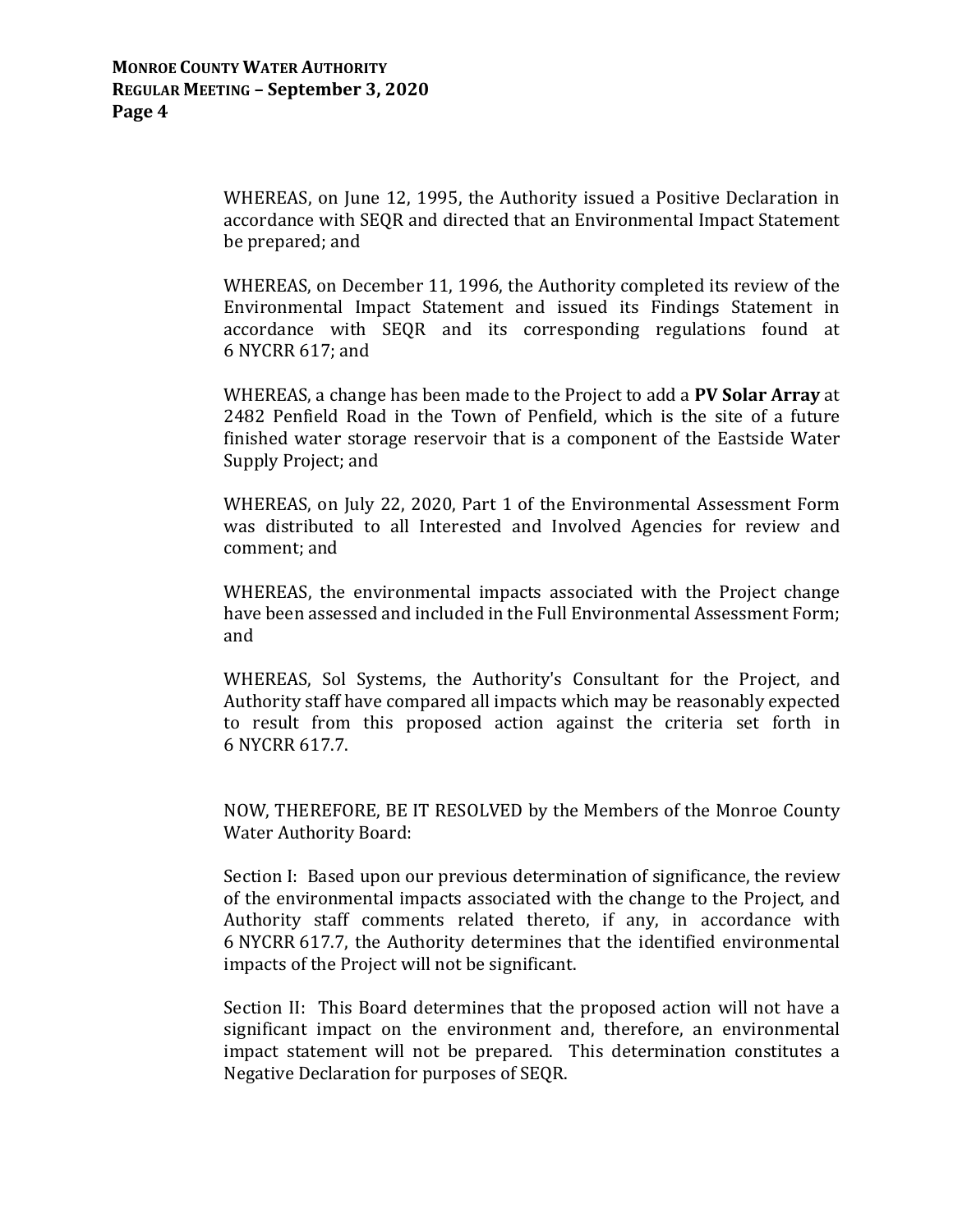#### **MONROE COUNTY WATER AUTHORITY REGULAR MEETING – September 3, 2020 Page 5**

Section III: Authority staff is hereby directed to give notice of this determination in accordance with 6 NYCRR 617.12.

 Moved By: Seconded By: Roll Call Vote:

**#20‐170** Authorize the award of the Webster Water Treatment Plant **Filter GAC Replacement** contract to the low responsive, responsible bidder, **Carbon Activated Corporation** for the bid amount of \$777,700.

> Moved By: Seconded By: Roll Call Vote:

## **AUDIT COMMITTEE REPORT**

**#20‐171** Upon recommendation of the Monroe County Water Authority's Audit Committee, the Board hereby approves the Authority's **Accounting Policies & Procedures Manual,** as revised and presented.

> Moved By: Seconded By: Roll Call Vote:

**#20‐172** WHEREAS, the Water Authority desires to retain a qualified and competent certified public accounting firm to provide auditing services; and

> WHEREAS, the Water Authority issued a *Request for Qualifications and Proposal for Auditing Services* to 15 certified public accounting firms on June 15, 2020 and posted on Water Authority's website; and

WHEREAS, the Authority received six proposals; and

 WHEREAS, the Audit Committee has carefully reviewed all the proposals submitted and has recommended it is in the best interest of the Water Authority to award the auditing services contract to **EFPR Group, LLP** as the most qualified proposer.